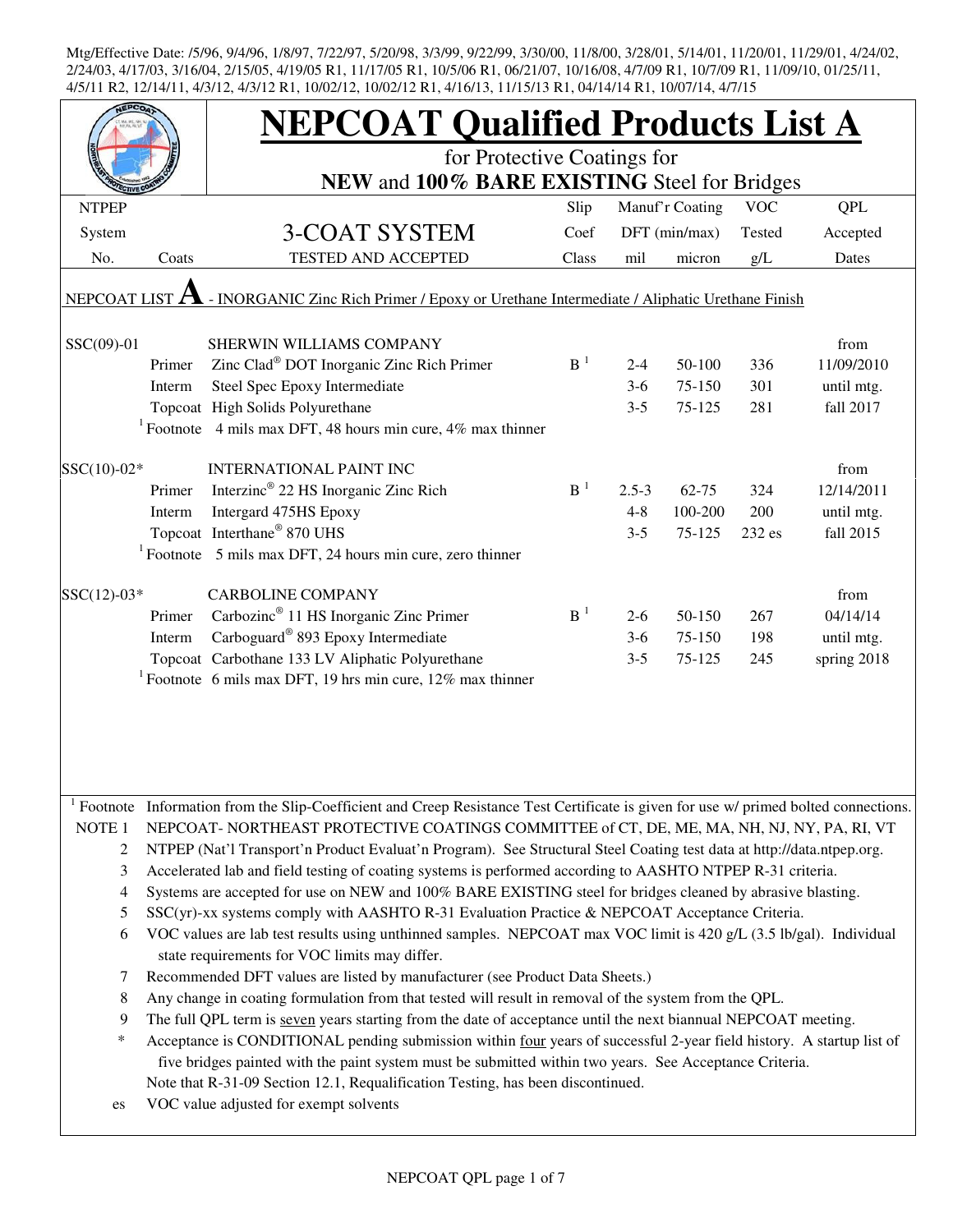|                                                                                                         |                                                                                                                                                                                   | <b>NEPCOAT Qualified Products List B</b>                                                                                   |                       |         |                 |            |                      |  |  |  |
|---------------------------------------------------------------------------------------------------------|-----------------------------------------------------------------------------------------------------------------------------------------------------------------------------------|----------------------------------------------------------------------------------------------------------------------------|-----------------------|---------|-----------------|------------|----------------------|--|--|--|
|                                                                                                         |                                                                                                                                                                                   | for Protective Coatings for                                                                                                |                       |         |                 |            |                      |  |  |  |
|                                                                                                         |                                                                                                                                                                                   | NEW and 100% BARE EXISTING Steel for Bridges                                                                               |                       |         |                 |            |                      |  |  |  |
| <b>NTPEP</b>                                                                                            |                                                                                                                                                                                   |                                                                                                                            | Slip                  |         | Manuf'r Coating | <b>VOC</b> | <b>QPL</b>           |  |  |  |
| System                                                                                                  |                                                                                                                                                                                   | 3-COAT SYSTEM                                                                                                              | Coef                  |         | $DFT$ (min/max) | Tested     | Accepted             |  |  |  |
| No.                                                                                                     | Coats                                                                                                                                                                             | TESTED AND ACCEPTED                                                                                                        | Class                 | mil     | micron          | g/L        | Dates                |  |  |  |
| - ORGANIC Zinc Rich Primer / Epoxy or Urethane Intermediate / Aliphatic Urethane Finish<br>NEPCOAT LIST |                                                                                                                                                                                   |                                                                                                                            |                       |         |                 |            |                      |  |  |  |
| SSC(10)-03*                                                                                             |                                                                                                                                                                                   | PPG/AMERON                                                                                                                 |                       |         |                 |            | from                 |  |  |  |
|                                                                                                         | Primer                                                                                                                                                                            | Amercoat® 68HS Zinc Rich Epoxy Primer                                                                                      | $\, {\bf B}^{\,1} \,$ | $3 - 5$ | 75-125          | 276        | 12/14/2011           |  |  |  |
|                                                                                                         | Interm                                                                                                                                                                            | Amercoat® 399 Fast Drying Epoxy                                                                                            |                       | $4 - 8$ | 100-200         | 177        | until mtg.           |  |  |  |
|                                                                                                         |                                                                                                                                                                                   | Topcoat Amercoat <sup>®</sup> 450H Gloss Aliphatic Polyurethane                                                            |                       | $2 - 5$ | 50-125          | 306        | fall 2015            |  |  |  |
|                                                                                                         |                                                                                                                                                                                   | <sup>1</sup> Footnote 3 mils max DFT, 7 days min cure, $3\%$ vol max thin                                                  |                       |         |                 |            |                      |  |  |  |
| $SSC(04)-02$                                                                                            |                                                                                                                                                                                   | <b>CARBOLINE COMPANY</b>                                                                                                   |                       |         |                 |            | from 11/17/05        |  |  |  |
| $SSC(10)-04$ Primer                                                                                     |                                                                                                                                                                                   | Carbozinc <sup>®</sup> 859 Organic Zinc Rich Epoxy Primer                                                                  | $B-1$                 | $3-10$  | 75-250          | 327        | until mtg            |  |  |  |
|                                                                                                         | Interm                                                                                                                                                                            | Carboguard® 888 Epoxy Polyamide                                                                                            |                       | $3 - 8$ | 75-200          | 320        | fall 2015            |  |  |  |
|                                                                                                         |                                                                                                                                                                                   | Topcoat Carbothane 133 LH Aliphatic Polyurethane                                                                           |                       | $3-6$   | 75-150          | 311        | (passed requalific'n |  |  |  |
|                                                                                                         |                                                                                                                                                                                   | <sup>1</sup> Footnote 6 mils max DFT, 4 days min cure, $10\%$ vol max thin                                                 |                       |         |                 |            | as SSC 10-04)        |  |  |  |
| SSC(10)-05*                                                                                             |                                                                                                                                                                                   | <b>WASSER HIGH TECH COATINGS</b>                                                                                           |                       |         |                 |            | from                 |  |  |  |
|                                                                                                         | Primer                                                                                                                                                                            | MC-Zinc 100                                                                                                                | Ø                     | $3 - 5$ | 75-125          | $115$ es   | 4/03/12              |  |  |  |
|                                                                                                         | Interm                                                                                                                                                                            | MC-Miomastic 100                                                                                                           | no                    | $3 - 5$ | 75-125          | 173 es     | until mtg.           |  |  |  |
|                                                                                                         |                                                                                                                                                                                   | Topcoat MC-Ferrox A 100                                                                                                    | report                | $2 - 4$ | 50-100          | 144 es     | spring 2016          |  |  |  |
|                                                                                                         |                                                                                                                                                                                   | Ø Footnote No data reported.                                                                                               |                       |         |                 |            |                      |  |  |  |
| $SSC(11)-01*$                                                                                           |                                                                                                                                                                                   | SHERWIN WILLIAMS COMPANY                                                                                                   |                       |         |                 |            | from                 |  |  |  |
|                                                                                                         | Primer                                                                                                                                                                            | Zinc Clad <sup>®</sup> III HS Organic Zinc Rich Epoxy Primer                                                               | B <sup>1</sup>        | $3 - 5$ | 75-125          | 337        | 10/02/12             |  |  |  |
|                                                                                                         | Interm                                                                                                                                                                            | Steel Spec Epoxy Intermediate                                                                                              |                       | $3 - 8$ | 75-200          | 293        | until mtg.           |  |  |  |
|                                                                                                         |                                                                                                                                                                                   | Topcoat Hi-Solids Polyurethane                                                                                             |                       | $3 - 5$ | 75-125          | 288        | fall 2016            |  |  |  |
|                                                                                                         |                                                                                                                                                                                   | $1$ Footnote 3 mils max DFT, 7 days min cure, zero thinner                                                                 |                       |         |                 |            |                      |  |  |  |
| (continues)                                                                                             |                                                                                                                                                                                   | (List B continues)                                                                                                         |                       |         |                 |            |                      |  |  |  |
| Footnote                                                                                                |                                                                                                                                                                                   | Information from the Slip-Coefficient and Creep Resistance Test Certificate is given for use w/ primed bolted connections. |                       |         |                 |            |                      |  |  |  |
| NOTE <sub>1</sub>                                                                                       |                                                                                                                                                                                   | NEPCOAT-NORTHEAST PROTECTIVE COATINGS COMMITTEE of CT, DE, ME, MA, NH, NJ, NY, PA, RI, VT                                  |                       |         |                 |            |                      |  |  |  |
| $\overline{c}$                                                                                          |                                                                                                                                                                                   | NTPEP (Nat'l Transport'n Product Evaluat'n Program). See Structural Steel Coating test data at http://data.ntpep.org.      |                       |         |                 |            |                      |  |  |  |
| 3                                                                                                       |                                                                                                                                                                                   | Accelerated lab and field testing of coating systems is performed according to AASHTO NTPEP R-31 criteria.                 |                       |         |                 |            |                      |  |  |  |
| $\overline{4}$                                                                                          |                                                                                                                                                                                   | Systems are accepted for use on NEW and 100% BARE EXISTING steel for bridges cleaned by abrasive blasting.                 |                       |         |                 |            |                      |  |  |  |
| 5                                                                                                       | SSC(yr)-xx systems comply with AASHTO R-31 Evaluation Practice & NEPCOAT Acceptance Criteria.                                                                                     |                                                                                                                            |                       |         |                 |            |                      |  |  |  |
|                                                                                                         | $\sqrt{6}$<br>VOC values are lab test results using unthinned samples. NEPCOAT max VOC limit is 420 g/L (3.5 lb/gal). Individual<br>state requirements for VOC limits may differ. |                                                                                                                            |                       |         |                 |            |                      |  |  |  |
| 7                                                                                                       |                                                                                                                                                                                   | Recommended DFT values are listed by manufacturer (see Product Data Sheets.)                                               |                       |         |                 |            |                      |  |  |  |
| $\,8\,$                                                                                                 |                                                                                                                                                                                   | Any change in coating formulation from that tested will result in removal of the system from the QPL.                      |                       |         |                 |            |                      |  |  |  |
| $\overline{9}$                                                                                          |                                                                                                                                                                                   | The full QPL term is seven years starting from the date of acceptance until the next biannual NEPCOAT meeting.             |                       |         |                 |            |                      |  |  |  |
| $\ast$                                                                                                  |                                                                                                                                                                                   | Acceptance is CONDITIONAL pending submission within four years of successful 2-year field history. A startup list of       |                       |         |                 |            |                      |  |  |  |
|                                                                                                         |                                                                                                                                                                                   | five bridges painted with the paint system must be submitted within two years. See Acceptance Criteria.                    |                       |         |                 |            |                      |  |  |  |
|                                                                                                         |                                                                                                                                                                                   | Note that R-31-09 Section 12.1, Requalification Testing, has been discontinued.                                            |                       |         |                 |            |                      |  |  |  |
| es                                                                                                      |                                                                                                                                                                                   | VOC value adjusted for exempt solvents                                                                                     |                       |         |                 |            |                      |  |  |  |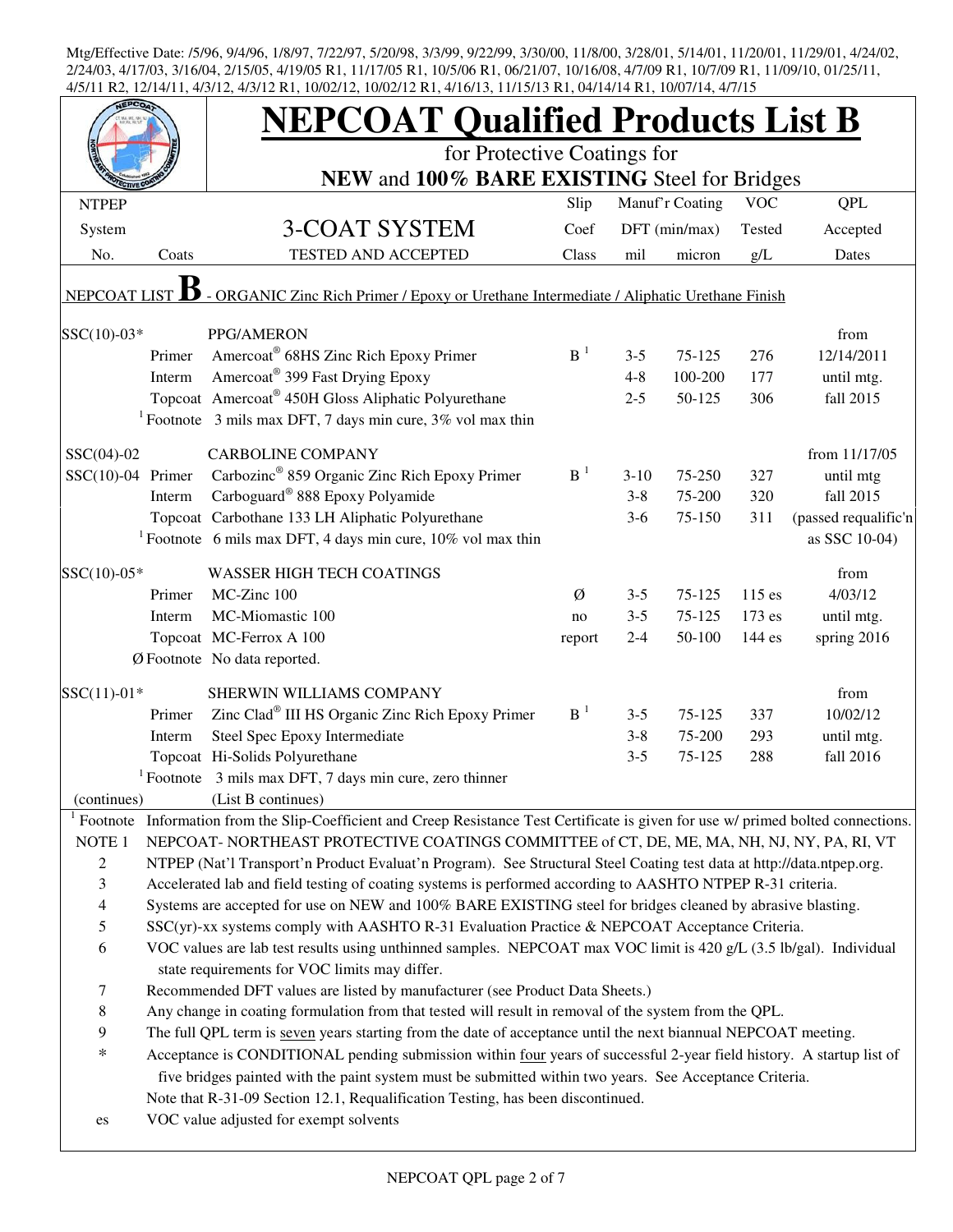|                                                                                                         |                  | <b>NEPCOAT Qualified Products List B</b>                                                                                   |                |                 |                  |            |                        |  |  |
|---------------------------------------------------------------------------------------------------------|------------------|----------------------------------------------------------------------------------------------------------------------------|----------------|-----------------|------------------|------------|------------------------|--|--|
|                                                                                                         |                  | for Protective Coatings for                                                                                                |                |                 |                  |            |                        |  |  |
|                                                                                                         |                  | NEW and 100% BARE EXISTING Steel for Bridges                                                                               |                |                 |                  |            |                        |  |  |
| <b>NTPEP</b>                                                                                            |                  |                                                                                                                            | Slip           |                 | Manuf'r Coating  | <b>VOC</b> | QPL                    |  |  |
| System                                                                                                  |                  | 3-COAT SYSTEM                                                                                                              | Coef           |                 | DFT (min/max)    | Tested     | Accepted               |  |  |
| No.                                                                                                     | Coats            | <b>TESTED AND ACCEPTED</b>                                                                                                 | Class          | mil             | micron           | g/L        | Dates                  |  |  |
| - ORGANIC Zinc Rich Primer / Epoxy or Urethane Intermediate / Aliphatic Urethane Finish<br>NEPCOAT LIST |                  |                                                                                                                            |                |                 |                  |            |                        |  |  |
| $SSC(11)-02*$                                                                                           |                  | <b>INTERNATIONAL PAINT INC</b>                                                                                             |                |                 |                  |            | from                   |  |  |
|                                                                                                         | Primer           | Interzinc <sup>®</sup> 315B Epoxy Zinc Rich                                                                                | $B^1$          | $2-6$           | 50-150           | 304        | 10/02/12               |  |  |
|                                                                                                         | Interm           | Intergard 475HS Epoxy                                                                                                      |                | $4 - 8$         | 100-200          | 187        | until mtg.             |  |  |
|                                                                                                         |                  | Topcoat Interthane® 870 UHS                                                                                                |                | $3 - 5$         | 75-125           | 242 es     | fall 2016              |  |  |
|                                                                                                         |                  | $1$ Footnote 4 mils max DFT, 48 hours min cure, zero thinner                                                               |                |                 |                  |            |                        |  |  |
| $SSC(04)-03$                                                                                            |                  | SHERWIN WILLIAMS COMPANY                                                                                                   |                |                 |                  |            | from                   |  |  |
| $SSC(11)-03$ Primer                                                                                     |                  | Zinc Clad <sup>®</sup> III HS Organic Zinc Rich Epoxy Primer                                                               | B <sup>1</sup> | $3 - 5$         | $75 - 125$       | 329        | 10/02/12               |  |  |
|                                                                                                         | Interm           | Macropoxy® 646 Fast Cure Epoxy                                                                                             |                | $3-10$          | 75-250           | 238        | until mtg.             |  |  |
|                                                                                                         |                  | Topcoat Acrolon <sup>™</sup> 218 HS Acrylic Polyurethane                                                                   |                | $3-6$           | 75-150           | 263        | fall 2016              |  |  |
|                                                                                                         |                  | $1$ Footnote 3 mils max DFT, 7 days min cure, zero thinner                                                                 |                |                 |                  |            |                        |  |  |
|                                                                                                         |                  |                                                                                                                            |                |                 |                  |            |                        |  |  |
| SSC(12)-04*                                                                                             |                  | <b>CARBOLINE COMPANY</b><br>Carbozinc <sup>®</sup> 859 Organic Zinc Rich Epoxy Primer                                      | $B-1$          |                 |                  |            | from                   |  |  |
|                                                                                                         | Primer<br>Interm | Carboguard <sup>®</sup> 893 Epoxy Intermediate                                                                             |                | $3-10$<br>$3-6$ | 75-250<br>75-150 | 322<br>207 | 04/14/14<br>until mtg. |  |  |
|                                                                                                         |                  | Topcoat Carbothane 133 VOC Aliphatic Polyurethane                                                                          |                | $3 - 5$         | 76-127           | 185 es     | spring 2018            |  |  |
|                                                                                                         |                  | <sup>1</sup> Footnote 6 mils max DFT, 4 days min cure, $10\%$ vol max thin                                                 |                |                 |                  |            |                        |  |  |
|                                                                                                         |                  |                                                                                                                            |                |                 |                  |            |                        |  |  |
|                                                                                                         |                  |                                                                                                                            |                |                 |                  |            |                        |  |  |
|                                                                                                         |                  |                                                                                                                            |                |                 |                  |            |                        |  |  |
|                                                                                                         |                  |                                                                                                                            |                |                 |                  |            |                        |  |  |
|                                                                                                         |                  |                                                                                                                            |                |                 |                  |            |                        |  |  |
| Footnote                                                                                                |                  | Information from the Slip-Coefficient and Creep Resistance Test Certificate is given for use w/ primed bolted connections. |                |                 |                  |            |                        |  |  |
| NOTE <sub>1</sub>                                                                                       |                  | NEPCOAT-NORTHEAST PROTECTIVE COATINGS COMMITTEE of CT, DE, ME, MA, NH, NJ, NY, PA, RI, VT                                  |                |                 |                  |            |                        |  |  |
| $\overline{2}$                                                                                          |                  | NTPEP (Nat'l Transport'n Product Evaluat'n Program). See Structural Steel Coating test data at http://data.ntpep.org.      |                |                 |                  |            |                        |  |  |
| 3                                                                                                       |                  | Accelerated lab and field testing of coating systems is performed according to AASHTO NTPEP R-31 criteria.                 |                |                 |                  |            |                        |  |  |
| $\overline{4}$                                                                                          |                  | Systems are accepted for use on NEW and 100% BARE EXISTING steel for bridges cleaned by abrasive blasting.                 |                |                 |                  |            |                        |  |  |
| 5                                                                                                       |                  | SSC(yr)-xx systems comply with AASHTO R-31 Evaluation Practice & NEPCOAT Acceptance Criteria.                              |                |                 |                  |            |                        |  |  |
| $\sqrt{6}$                                                                                              |                  | VOC values are lab test results using unthinned samples. NEPCOAT max VOC limit is 420 g/L (3.5 lb/gal). Individual         |                |                 |                  |            |                        |  |  |
|                                                                                                         |                  | state requirements for VOC limits may differ.                                                                              |                |                 |                  |            |                        |  |  |
| $\boldsymbol{7}$                                                                                        |                  | Recommended DFT values are listed by manufacturer (see Product Data Sheets.)                                               |                |                 |                  |            |                        |  |  |
| $\,8\,$                                                                                                 |                  | Any change in coating formulation from that tested will result in removal of the system from the QPL.                      |                |                 |                  |            |                        |  |  |
| $\boldsymbol{9}$                                                                                        |                  | The full QPL term is seven years starting from the date of acceptance until the next biannual NEPCOAT meeting.             |                |                 |                  |            |                        |  |  |
| $\ast$                                                                                                  |                  | Acceptance is CONDITIONAL pending submission within four years of successful 2-year field history. A startup list of       |                |                 |                  |            |                        |  |  |
|                                                                                                         |                  | five bridges painted with the paint system must be submitted within two years. See Acceptance Criteria.                    |                |                 |                  |            |                        |  |  |
|                                                                                                         |                  | Note that R-31-09 Section 12.1, Requalification Testing, has been discontinued.                                            |                |                 |                  |            |                        |  |  |
| es                                                                                                      |                  | VOC value adjusted for exempt solvents                                                                                     |                |                 |                  |            |                        |  |  |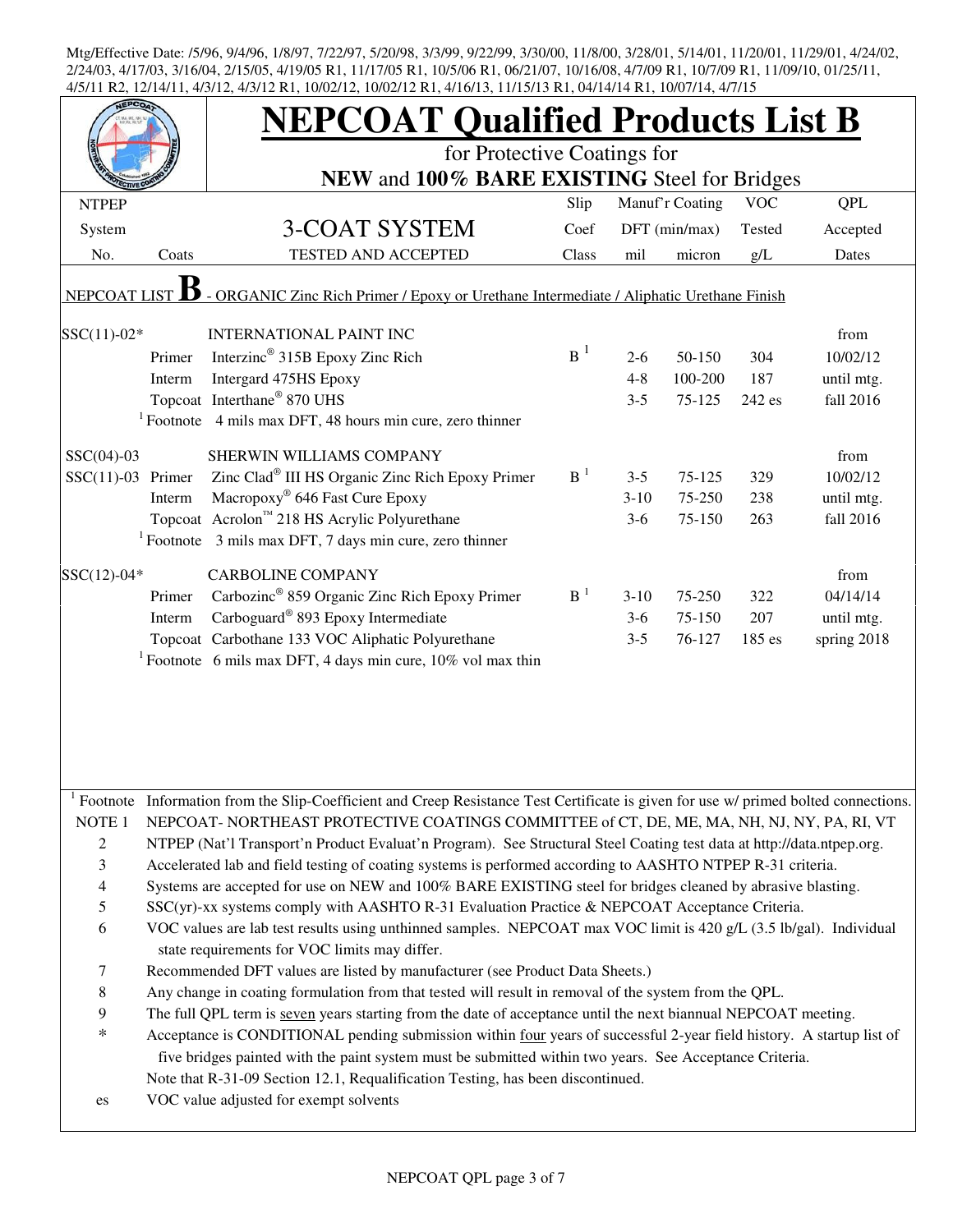| EPC <sub>O</sub>    |        | <b>NEPCOAT Qualified Products List C</b><br>for Protective Coatings for<br>NEW and 100% BARE EXISTING Steel for Bridges                                                                                                                                                                                                                           |       |         |                 |                          |                  |  |  |  |
|---------------------|--------|---------------------------------------------------------------------------------------------------------------------------------------------------------------------------------------------------------------------------------------------------------------------------------------------------------------------------------------------------|-------|---------|-----------------|--------------------------|------------------|--|--|--|
|                     |        |                                                                                                                                                                                                                                                                                                                                                   |       |         |                 |                          |                  |  |  |  |
| <b>NTPEP</b>        |        |                                                                                                                                                                                                                                                                                                                                                   | Slip  |         | Manuf'r Coating | <b>VOC</b>               | QPL              |  |  |  |
| System              |        | 2-COAT SYSTEM                                                                                                                                                                                                                                                                                                                                     | Coef  |         | DFT (min/max)   | Tested                   | Accepted         |  |  |  |
| No.                 | Coats  | <b>TESTED AND ACCEPTED</b>                                                                                                                                                                                                                                                                                                                        | Class | mil     | micron          | g/L                      | Dates            |  |  |  |
| <b>NEPCOAT LIST</b> |        | - ORGANIC Zinc Rich Primer / ----- / Topcoat                                                                                                                                                                                                                                                                                                      |       |         |                 |                          |                  |  |  |  |
| $SSC(12)-05$        | Primer | SHERWIN WILLIAMS COMPANY<br>Zinc Clad III HS (OAP)*                                                                                                                                                                                                                                                                                               | $A^1$ | $3 - 5$ | 75-125          | 309                      | from<br>11/15/13 |  |  |  |
|                     | Interm |                                                                                                                                                                                                                                                                                                                                                   |       |         |                 | $\overline{\phantom{a}}$ | until mtg        |  |  |  |
|                     |        | Topcoat Envirolastic 980 PA Polyaspartic Urethane                                                                                                                                                                                                                                                                                                 |       | $6-9$   | 150-225         | 280                      | fall 2017        |  |  |  |
|                     |        | Footnote 4 mils max DFT, 14 days min cure, zero thinner<br>*Optically Active Pigment                                                                                                                                                                                                                                                              |       |         |                 |                          |                  |  |  |  |
| NOTE <sub>1</sub>   |        | <sup>1</sup> Footnote Information from the Slip-Coefficient and Creep Resistance Test Certificate is given for use w/ primed bolted connections.<br>NEPCOAT-NORTHEAST PROTECTIVE COATINGS COMMITTEE of CT, DE, ME, MA, NH, NJ, NY, PA, RI, VT                                                                                                     |       |         |                 |                          |                  |  |  |  |
| $\overline{c}$<br>3 |        | NTPEP (Nat'l Transport'n Product Evaluat'n Program). See Structural Steel Coating test data at http://data.ntpep.org.<br>Accelerated lab and field testing of coating systems is performed according to AASHTO NTPEP R-31 criteria.                                                                                                               |       |         |                 |                          |                  |  |  |  |
| $\overline{4}$      |        | Systems are accepted for use on NEW and 100% BARE EXISTING steel for bridges cleaned by abrasive blasting.                                                                                                                                                                                                                                        |       |         |                 |                          |                  |  |  |  |
| 5                   |        | SSC(yr)-xx systems comply with AASHTO R-31 Evaluation Practice & NEPCOAT Acceptance Criteria.                                                                                                                                                                                                                                                     |       |         |                 |                          |                  |  |  |  |
| 6                   |        | VOC values are lab test results using unthinned samples. NEPCOAT max VOC limit is 420 g/L (3.5 lb/gal). Individual<br>state requirements for VOC limits may differ.                                                                                                                                                                               |       |         |                 |                          |                  |  |  |  |
| 7                   |        | Recommended DFT values are listed by manufacturer (see Product Data Sheets.)                                                                                                                                                                                                                                                                      |       |         |                 |                          |                  |  |  |  |
| $\,$ 8 $\,$         |        | Any change in coating formulation from that tested will result in removal of the system from the QPL.                                                                                                                                                                                                                                             |       |         |                 |                          |                  |  |  |  |
| 9<br>$\ast$         |        | The full QPL term is seven years starting from the date of acceptance until the next biannual NEPCOAT meeting.<br>Acceptance is CONDITIONAL pending submission within four years of successful 2-year field history. A startup list of<br>five bridges painted with the paint system must be submitted within two years. See Acceptance Criteria. |       |         |                 |                          |                  |  |  |  |
| es                  |        | Note that R-31-09 Section 12.1, Requalification Testing, has been discontinued.<br>VOC value adjusted for exempt solvents                                                                                                                                                                                                                         |       |         |                 |                          |                  |  |  |  |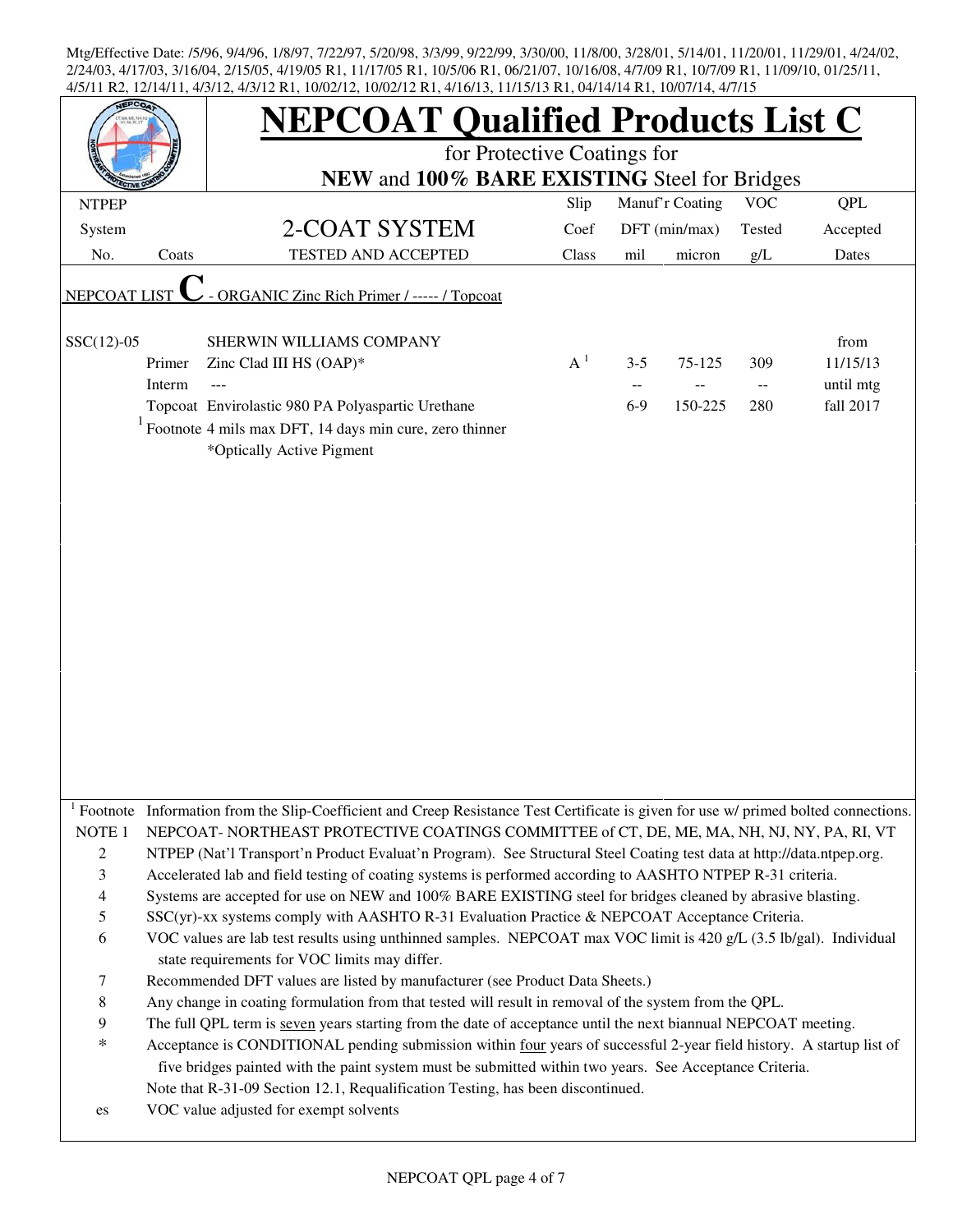|                                  |       | <b>NEPCOAT Qualified Products List D</b>                                                                                                                                                                                            |       |                 |        |            |          |  |  |
|----------------------------------|-------|-------------------------------------------------------------------------------------------------------------------------------------------------------------------------------------------------------------------------------------|-------|-----------------|--------|------------|----------|--|--|
|                                  |       | for Protective Coatings for<br>NEW and 100% BARE EXISTING Steel for Bridges                                                                                                                                                         |       |                 |        |            |          |  |  |
| <b>NTPEP</b>                     |       |                                                                                                                                                                                                                                     | Slip  | Manuf'r Coating |        | <b>VOC</b> | QPL      |  |  |
| System                           |       | 2-COAT SYSTEM                                                                                                                                                                                                                       | Coef  | DFT (min/max)   |        | Tested     | Accepted |  |  |
| No.                              | Coats | TESTED AND ACCEPTED                                                                                                                                                                                                                 | Class | mil             | micron | g/L        | Dates    |  |  |
| NEPCOAT LIST                     |       | - INORGANIC Zinc Rich Primer / ----- / Topcoat                                                                                                                                                                                      |       |                 |        |            |          |  |  |
| [Blank]                          |       |                                                                                                                                                                                                                                     |       |                 |        |            |          |  |  |
|                                  |       |                                                                                                                                                                                                                                     |       |                 |        |            |          |  |  |
|                                  |       |                                                                                                                                                                                                                                     |       |                 |        |            |          |  |  |
|                                  |       |                                                                                                                                                                                                                                     |       |                 |        |            |          |  |  |
|                                  |       |                                                                                                                                                                                                                                     |       |                 |        |            |          |  |  |
|                                  |       |                                                                                                                                                                                                                                     |       |                 |        |            |          |  |  |
|                                  |       |                                                                                                                                                                                                                                     |       |                 |        |            |          |  |  |
|                                  |       |                                                                                                                                                                                                                                     |       |                 |        |            |          |  |  |
|                                  |       |                                                                                                                                                                                                                                     |       |                 |        |            |          |  |  |
|                                  |       |                                                                                                                                                                                                                                     |       |                 |        |            |          |  |  |
|                                  |       |                                                                                                                                                                                                                                     |       |                 |        |            |          |  |  |
|                                  |       |                                                                                                                                                                                                                                     |       |                 |        |            |          |  |  |
|                                  |       |                                                                                                                                                                                                                                     |       |                 |        |            |          |  |  |
|                                  |       |                                                                                                                                                                                                                                     |       |                 |        |            |          |  |  |
|                                  |       |                                                                                                                                                                                                                                     |       |                 |        |            |          |  |  |
|                                  |       |                                                                                                                                                                                                                                     |       |                 |        |            |          |  |  |
|                                  |       |                                                                                                                                                                                                                                     |       |                 |        |            |          |  |  |
|                                  |       |                                                                                                                                                                                                                                     |       |                 |        |            |          |  |  |
|                                  |       |                                                                                                                                                                                                                                     |       |                 |        |            |          |  |  |
|                                  |       |                                                                                                                                                                                                                                     |       |                 |        |            |          |  |  |
|                                  |       | Footnote Information from the Slip-Coefficient and Creep Resistance Test Certificate is given for use w/ primed bolted connections.                                                                                                 |       |                 |        |            |          |  |  |
| NOTE <sub>1</sub>                |       | NEPCOAT-NORTHEAST PROTECTIVE COATINGS COMMITTEE of CT, DE, ME, MA, NH, NJ, NY, PA, RI, VT                                                                                                                                           |       |                 |        |            |          |  |  |
| $\overline{2}$<br>$\mathfrak{Z}$ |       | NTPEP (Nat'l Transport'n Product Evaluat'n Program). See Structural Steel Coating test data at http://data.ntpep.org.<br>Accelerated lab and field testing of coating systems is performed according to AASHTO NTPEP R-31 criteria. |       |                 |        |            |          |  |  |
| $\overline{4}$                   |       | Systems are accepted for use on NEW and 100% BARE EXISTING steel for bridges cleaned by abrasive blasting.                                                                                                                          |       |                 |        |            |          |  |  |
| $\sqrt{5}$                       |       | SSC(yr)-xx systems comply with AASHTO R-31 Evaluation Practice & NEPCOAT Acceptance Criteria.                                                                                                                                       |       |                 |        |            |          |  |  |
| 6                                |       | VOC values are lab test results using unthinned samples. NEPCOAT max VOC limit is 420 g/L (3.5 lb/gal). Individual                                                                                                                  |       |                 |        |            |          |  |  |
|                                  |       | state requirements for VOC limits may differ.                                                                                                                                                                                       |       |                 |        |            |          |  |  |
| $\tau$                           |       | Recommended DFT values are listed by manufacturer (see Product Data Sheets.)                                                                                                                                                        |       |                 |        |            |          |  |  |
| $\, 8$                           |       | Any change in coating formulation from that tested will result in removal of the system from the QPL.                                                                                                                               |       |                 |        |            |          |  |  |
| $\overline{9}$                   |       | The full QPL term is seven years starting from the date of acceptance until the next biannual NEPCOAT meeting.                                                                                                                      |       |                 |        |            |          |  |  |
| $\ast$                           |       | Acceptance is CONDITIONAL pending submission within four years of successful 2-year field history. A startup list of<br>five bridges painted with the paint system must be submitted within two years. See Acceptance Criteria.     |       |                 |        |            |          |  |  |
|                                  |       | Note that R-31-09 Section 12.1, Requalification Testing, has been discontinued.                                                                                                                                                     |       |                 |        |            |          |  |  |
| es                               |       | VOC value adjusted for exempt solvents                                                                                                                                                                                              |       |                 |        |            |          |  |  |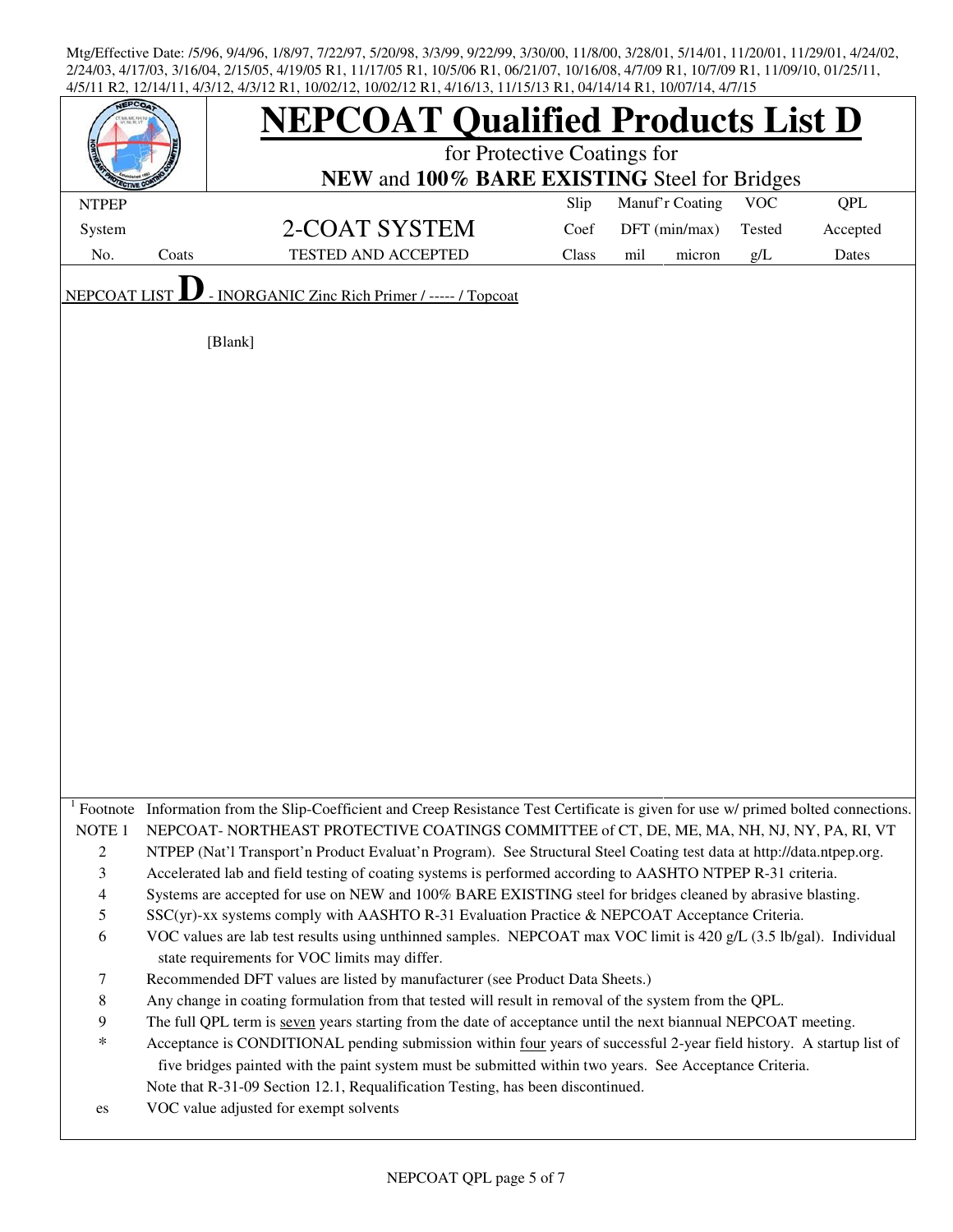